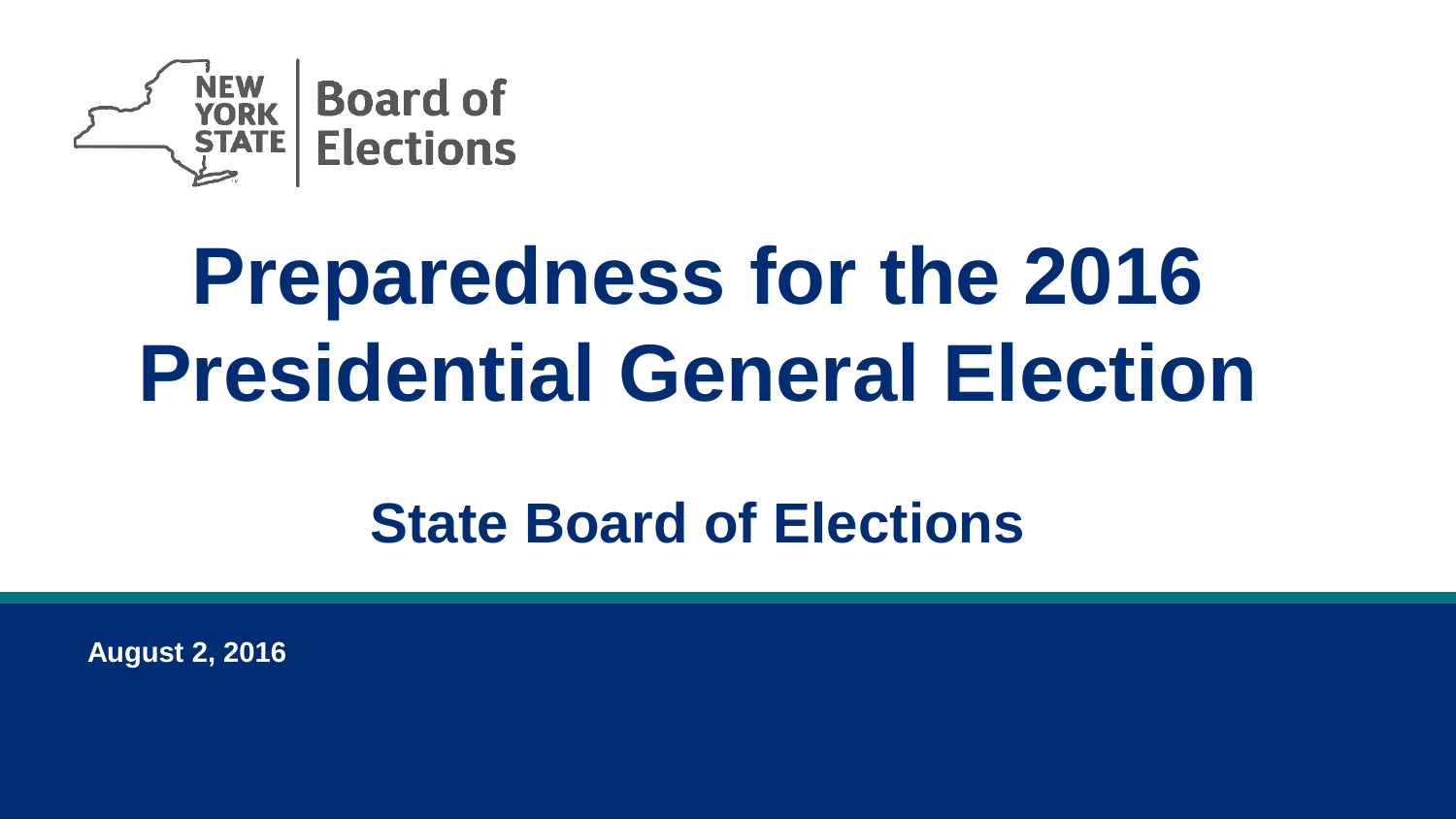# **What should be the goals of election administrators?**

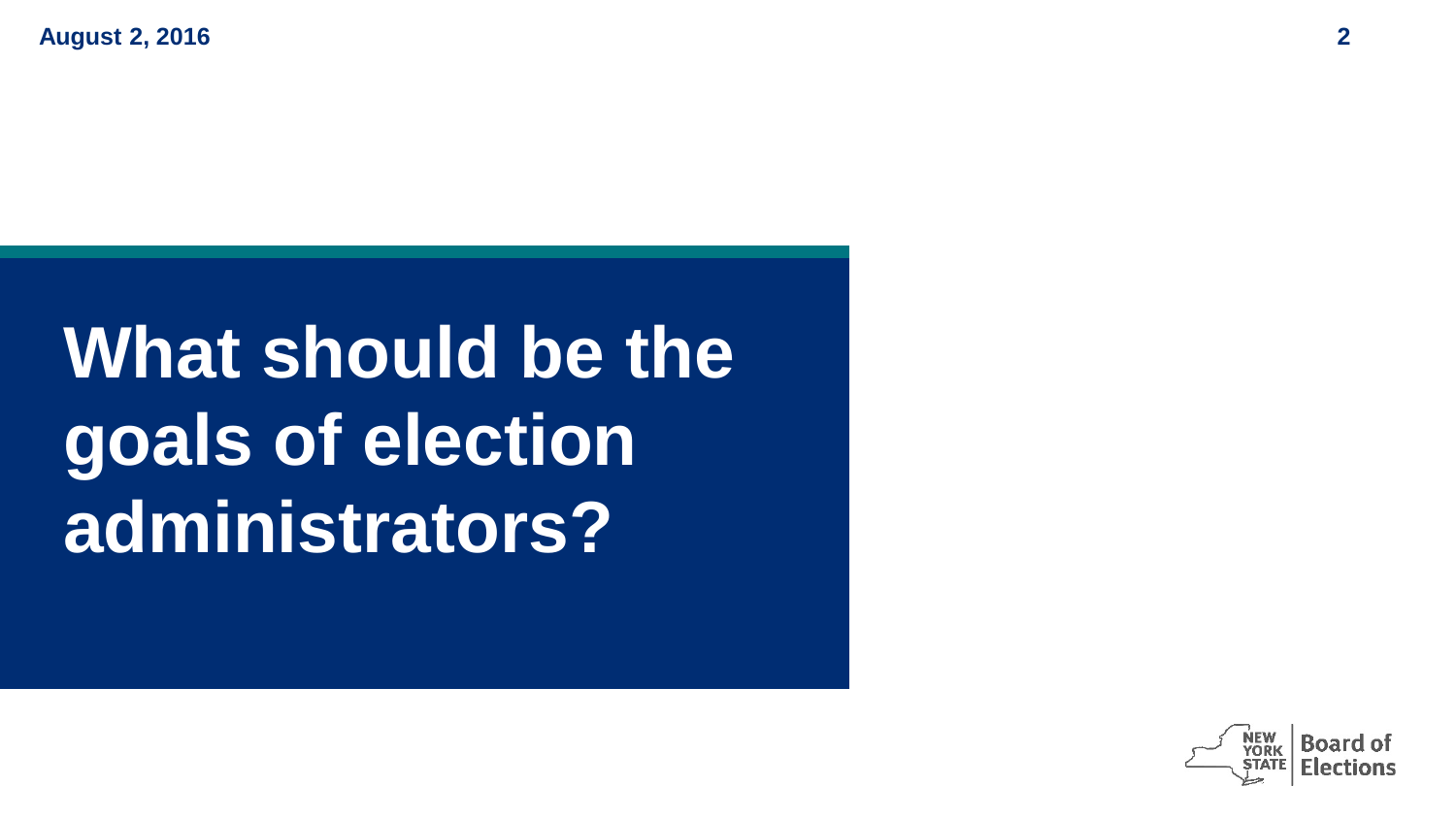#### **Goals for the 2016 Presidential Election**

- **Ensuring that all voters choosing to participate receive the highest degree of customer service, through:**
	- $\triangleright$  Expediency and accuracy when processing voters at check-in stations, privacy booths and ballot scanners.
	- $\triangleright$  Avoiding predictable delays and obstacles which could have an adverse effect on voter confidence in the election itself and future turnout.

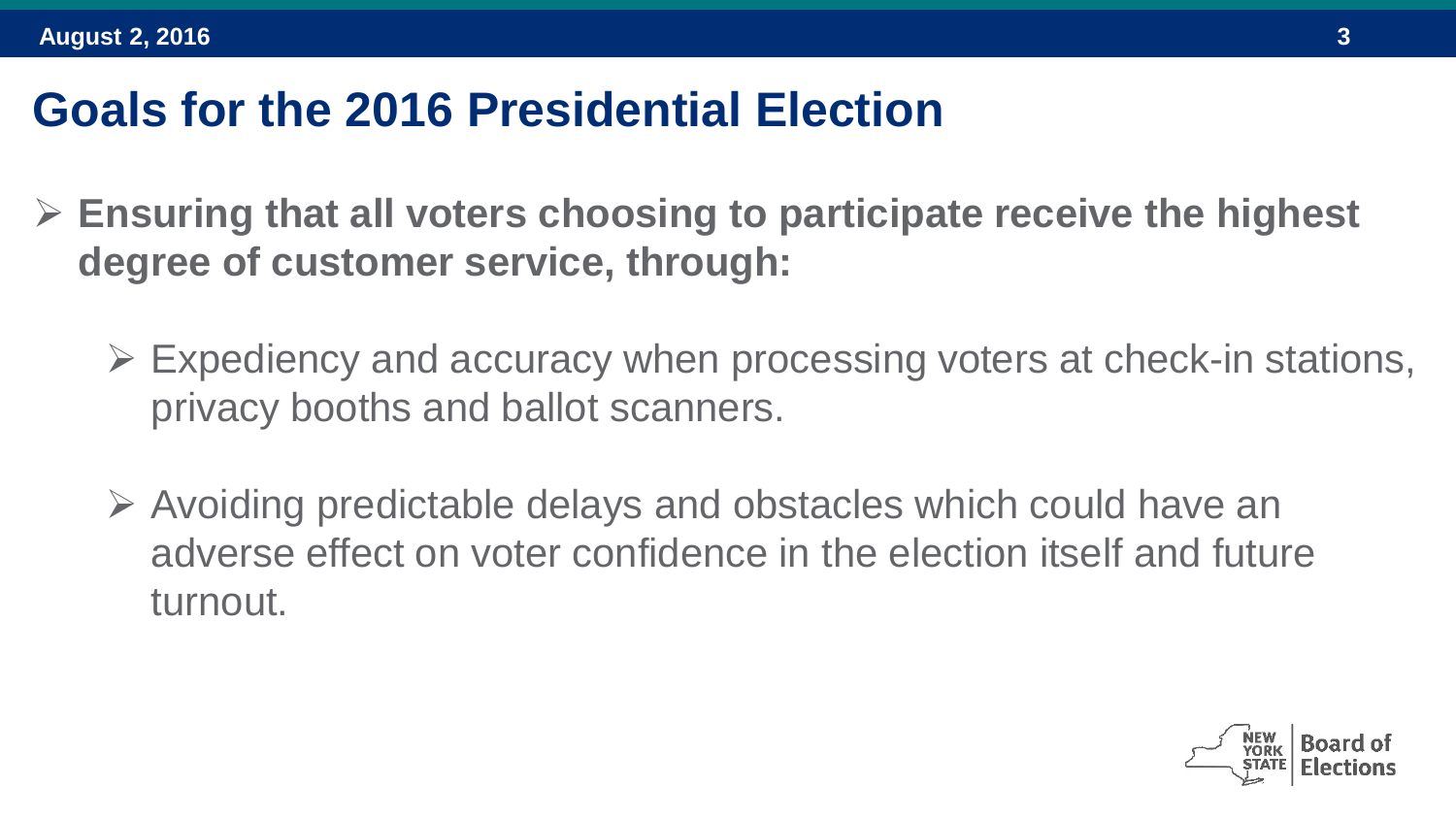#### **Presidential Commission on Election Administration**

#### **From the PCEA's report issued in January of 2014:**

*Every election official who is responsible for allocating a jurisdiction's limited voting resources (ballots, voting booths, voting machines, voter check-in tables, poll books, qualified election workers, etc.) to polling locations must be able to predict how many voters will show up and how long they will take to vote. This knowledge is required to allocate voting resources efficiently to polling locations and to determine prior to the election if sufficient resources are available.*



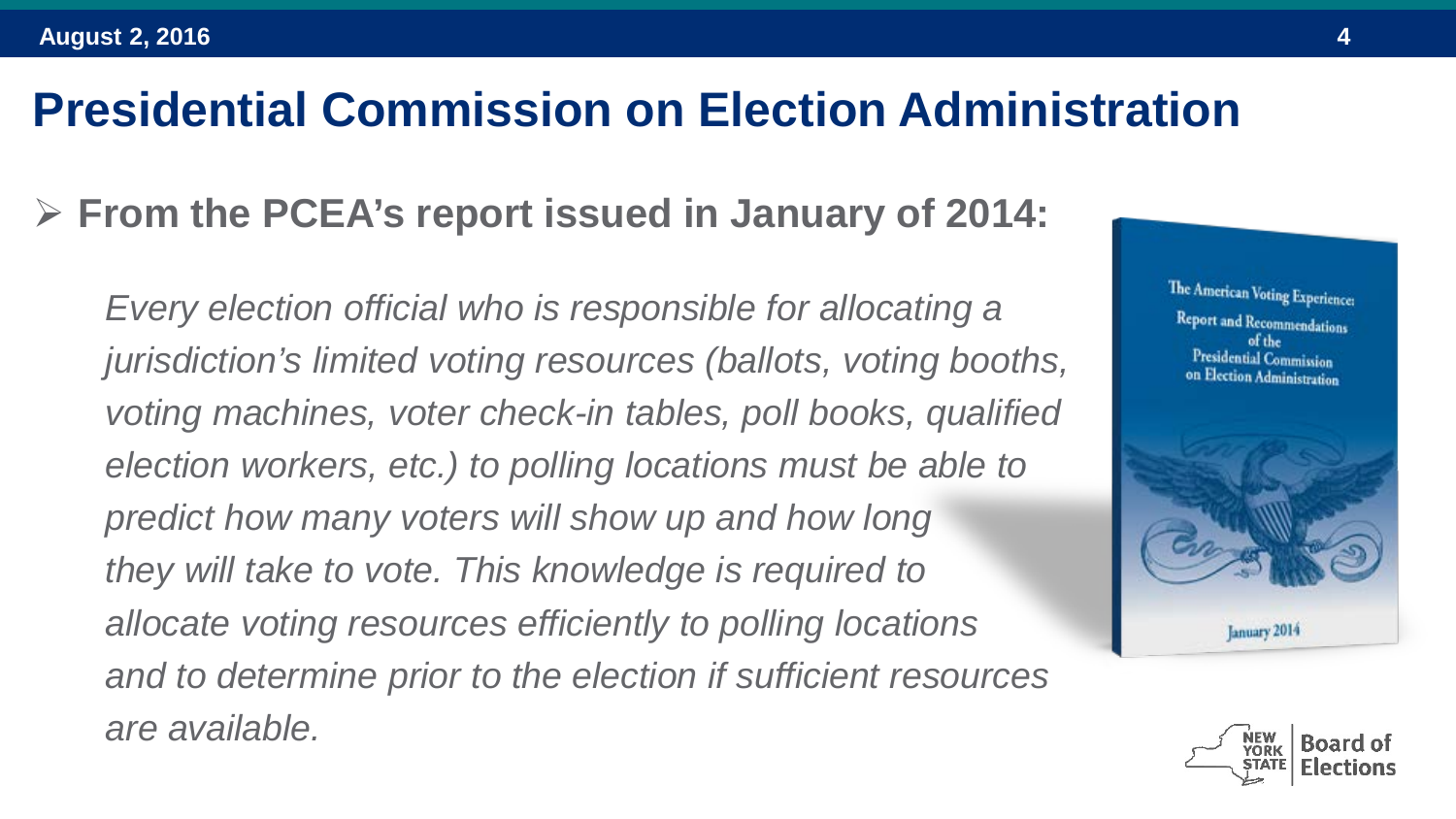### **Tracking and Evaluating Data**

 $\triangleright$  Since 2009, the State Board has continually communicated to all county boards of elections the importance of collecting and evaluating data on all aspects of voter activity in poll sites and has created very basic, poll workerfriendly forms for this process.



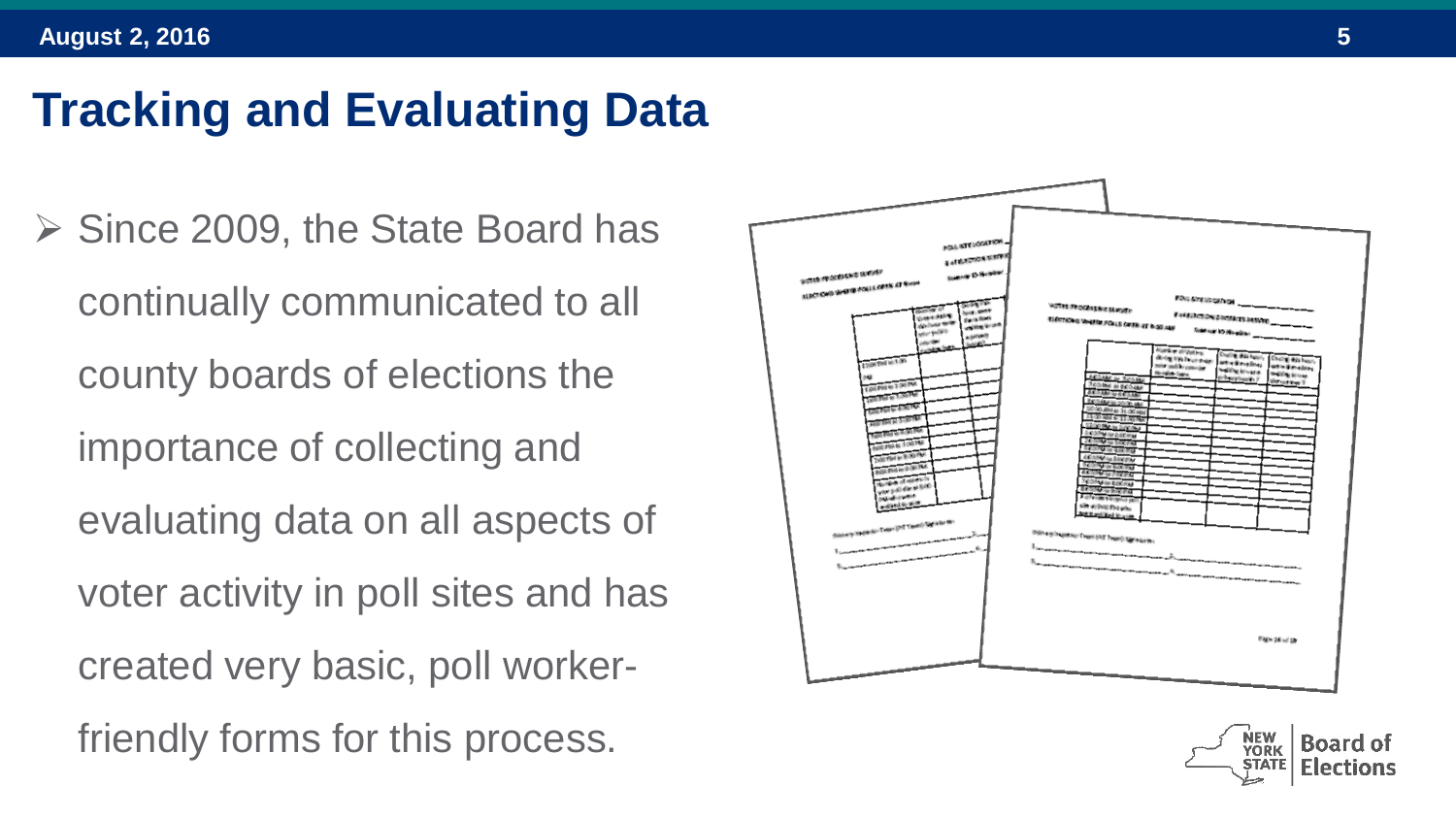## **Evaluating Turnout**

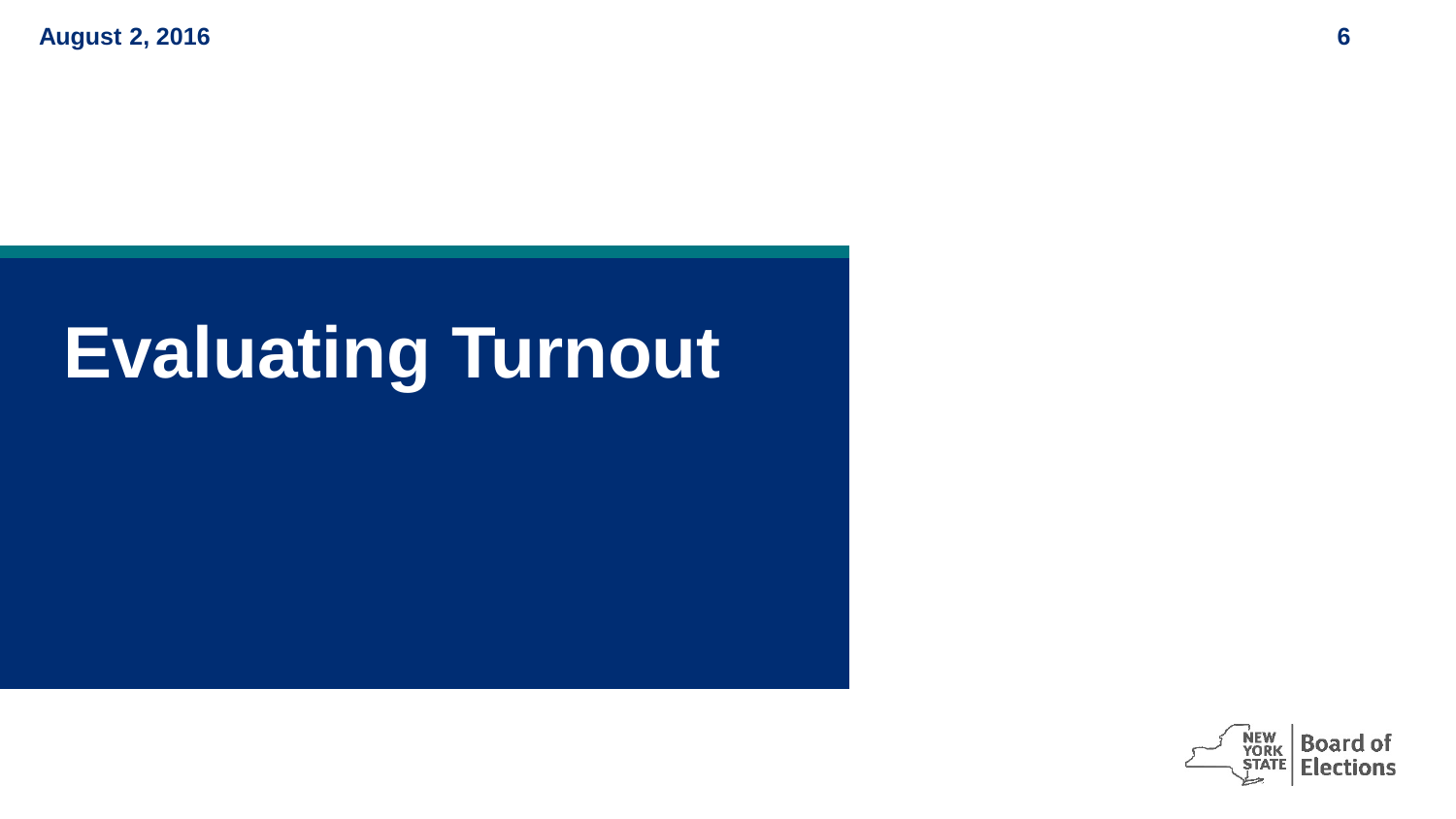### **Evaluating Turnout**

 $\triangleright$  When considering turnout, it is important to note that a dramatic swing in the number of voters that show up at the polls can be observed from year to year.

 $\triangleright$  In the following chart, the most recent presidential election year (2012) had more than three times the turnout than the year immediately prior, when more local races were on the ballot (2011).

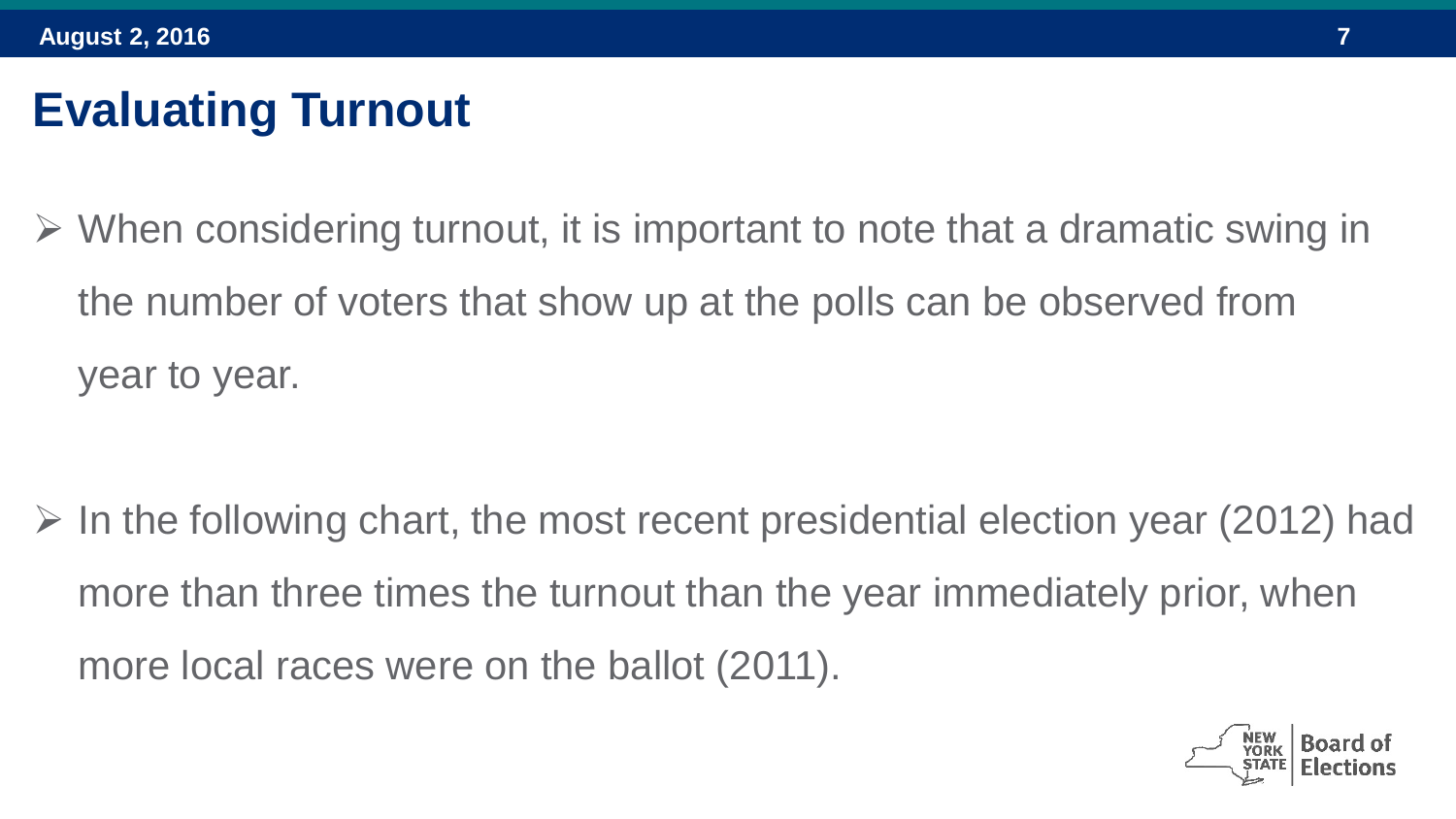### **Evaluating Turnout**

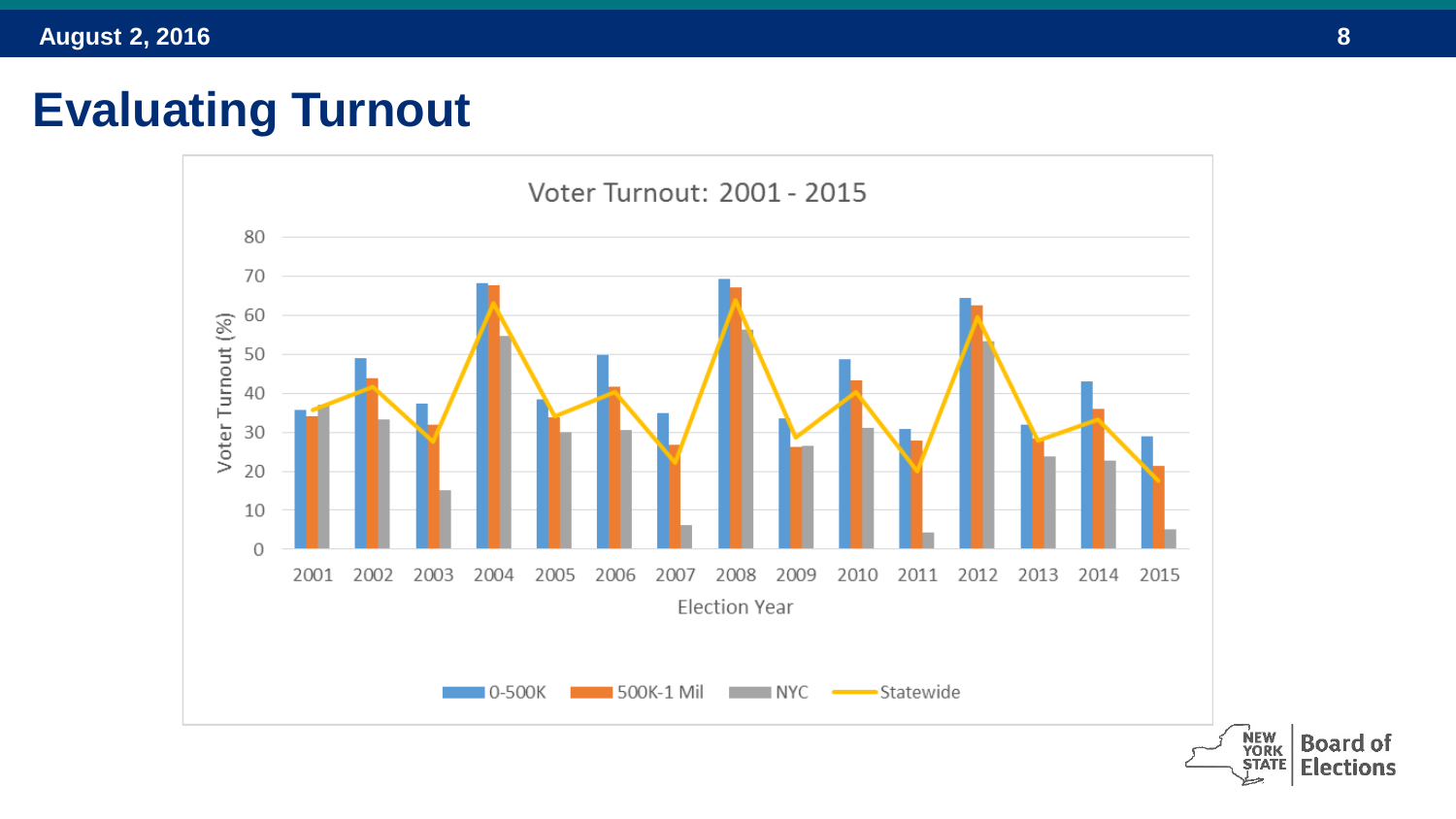### **Evaluating Turnout**

 $\triangleright$  Such a dramatic difference in the expected number of people showing up at the polls on Election Day obviously requires an appropriate increase in resources to serve those additional voters.

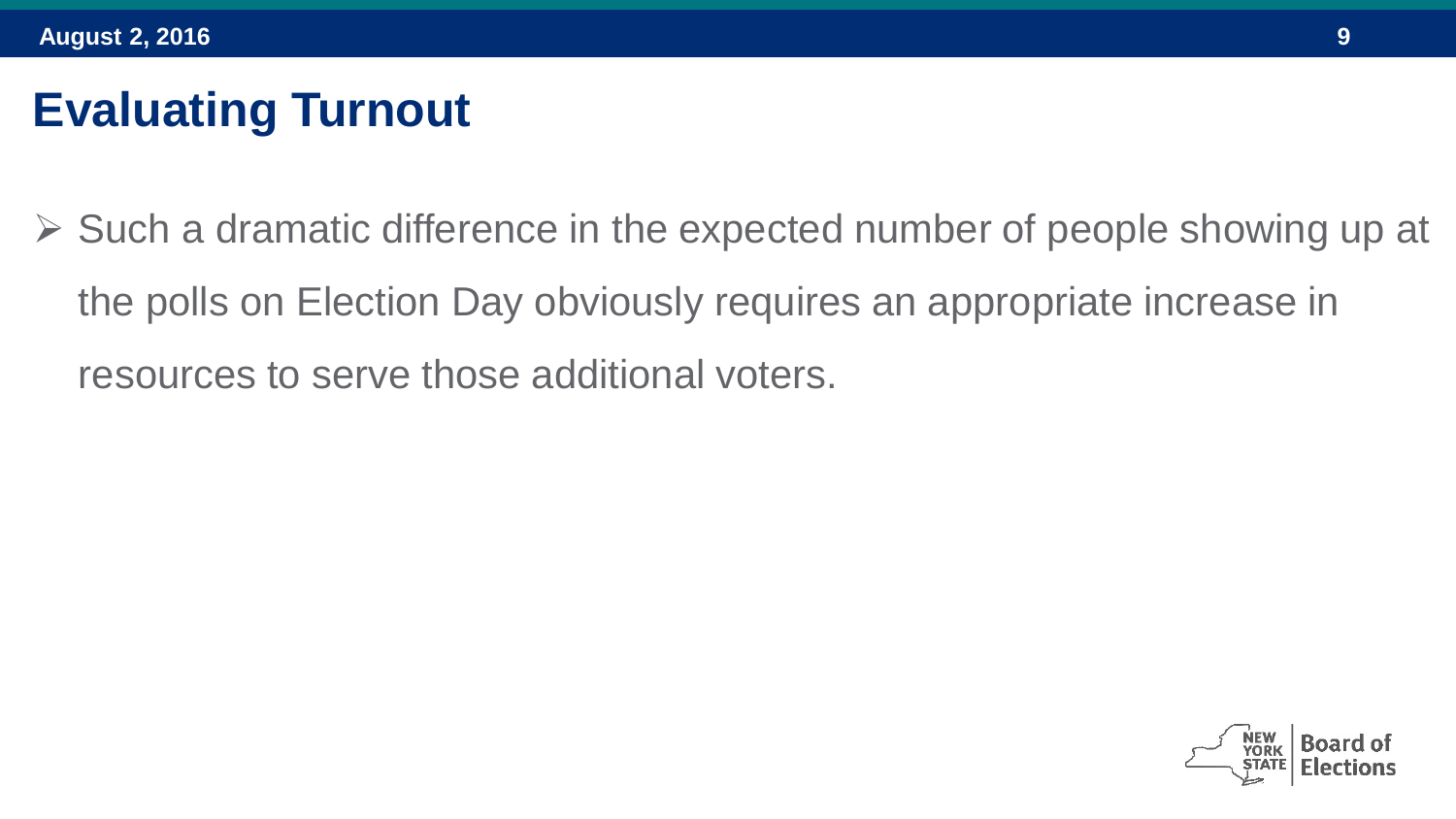# **Optimizing a Voter's Poll Site Experience**

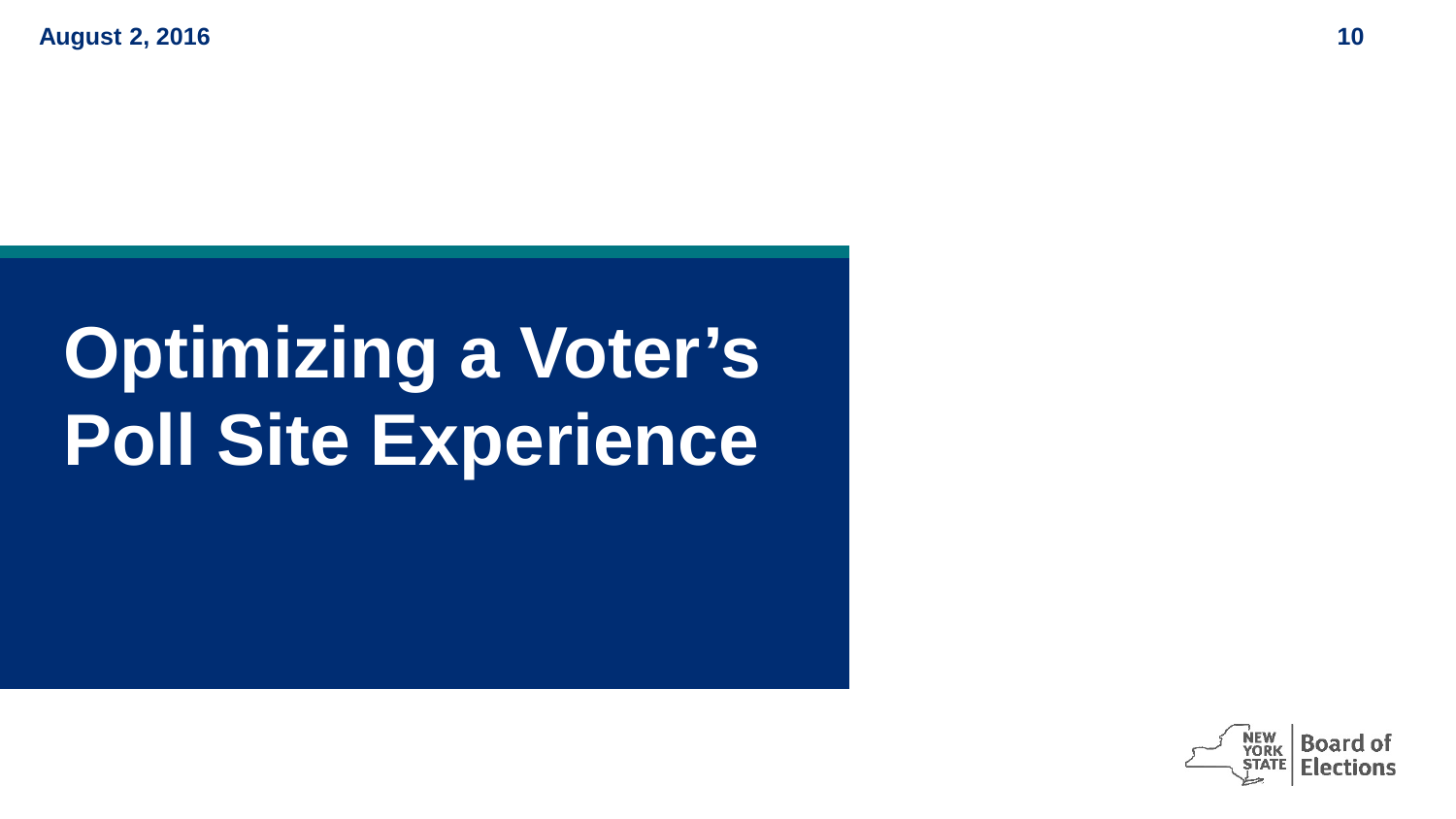### **Optimizing a Voter's Poll Site Experience**

 $\triangleright$  Every poll site is unique with regard to its capacity, path of travel and other logistical factors. A well-managed polling place can be the most important factor contributing to the quality of the voter experience.

 $\triangleright$  County boards need to develop a plan for each poll site with regard to the proper amount of equipment and workers to be allocated to each poll site, along with the optimal organization of both within each location.

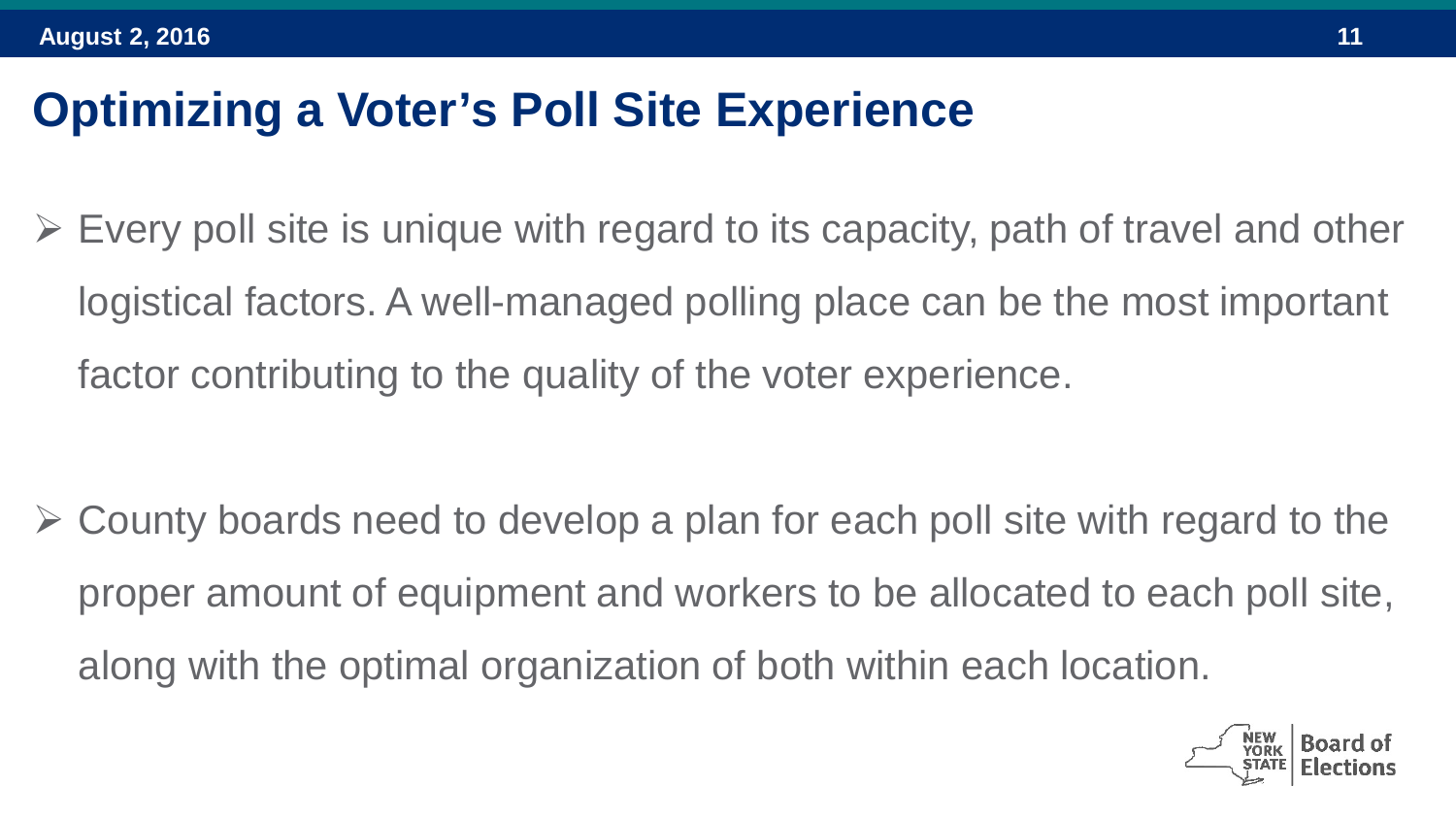### **Optimizing a Voter's Poll Site Experience**

 $\triangleright$  Poll sites should be organized to reflect the streamlining afforded by casting any ballot on any scanner.

 $\triangleright$  The voter sign-in processes in a poll site should be by accomplished in well-segmented poll books in alphabetical order, so as to best manage voter traffic and in doing so eliminating, or at least diminishing, any potential for lines.

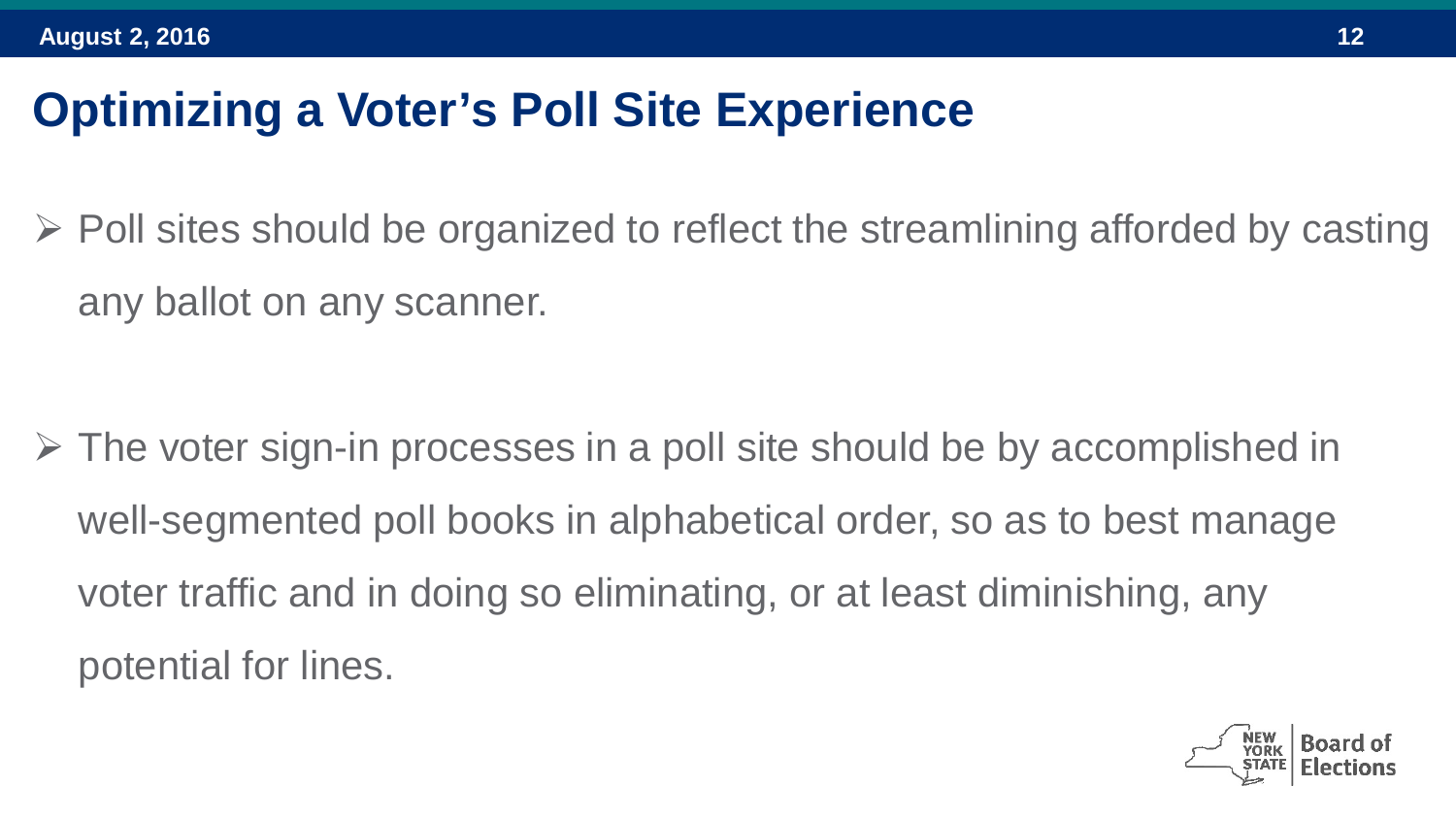### **Optimizing a Voter's Poll Site Experience**

 $\triangleright$  Once checked-in, voters should be directed to well-positioned privacy booths or ballot marking devices so that ballots can be marked with as much privacy as the poll site allows.

 Voters should then progress, via clear and unobstructed paths of travel, to any available scanner, where trained poll workers are positioned in such a way as to maintain the voter's privacy but can easily assist any voter when asked to do so.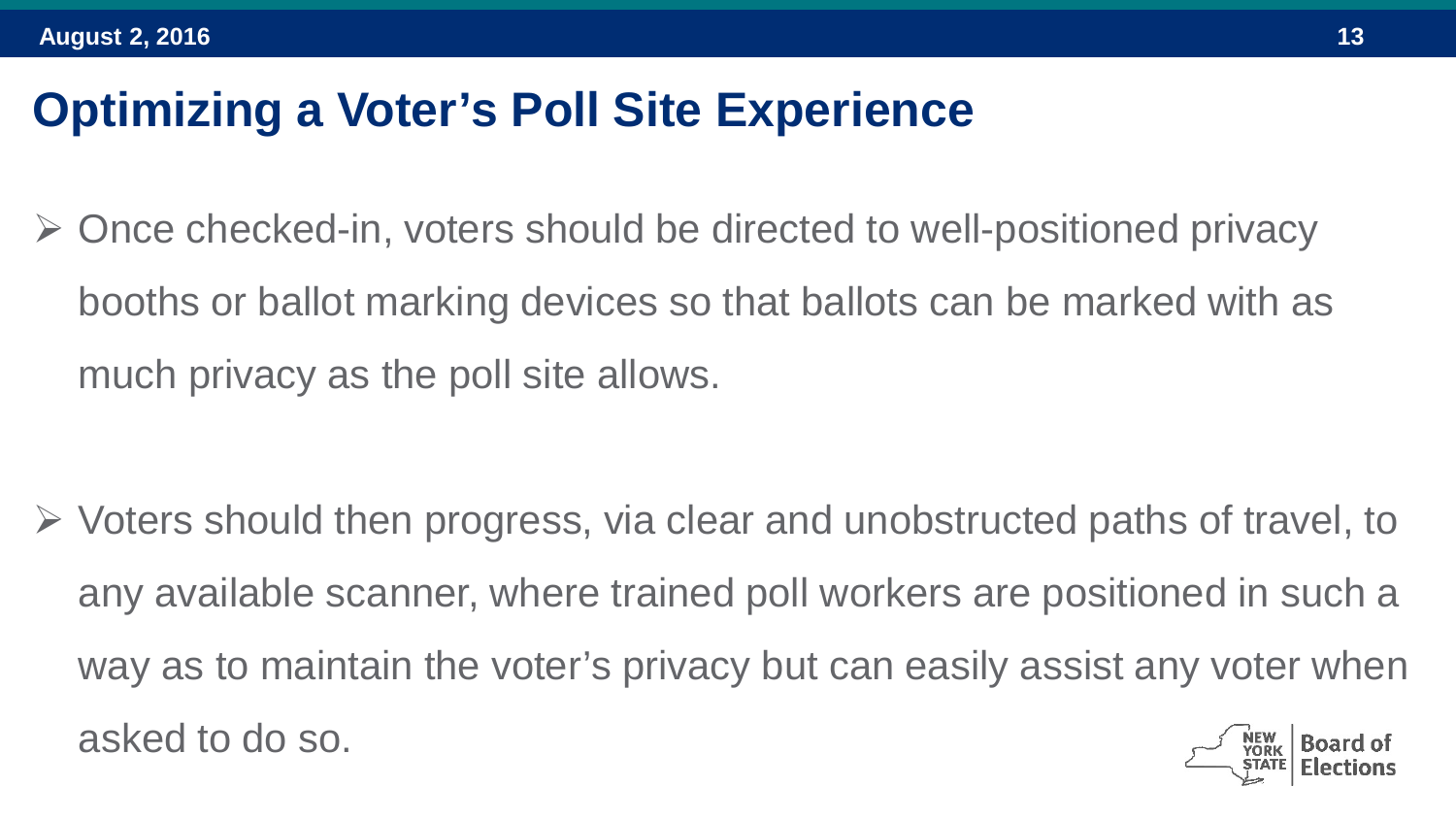# **Best Practices for Poll Site Staffing**

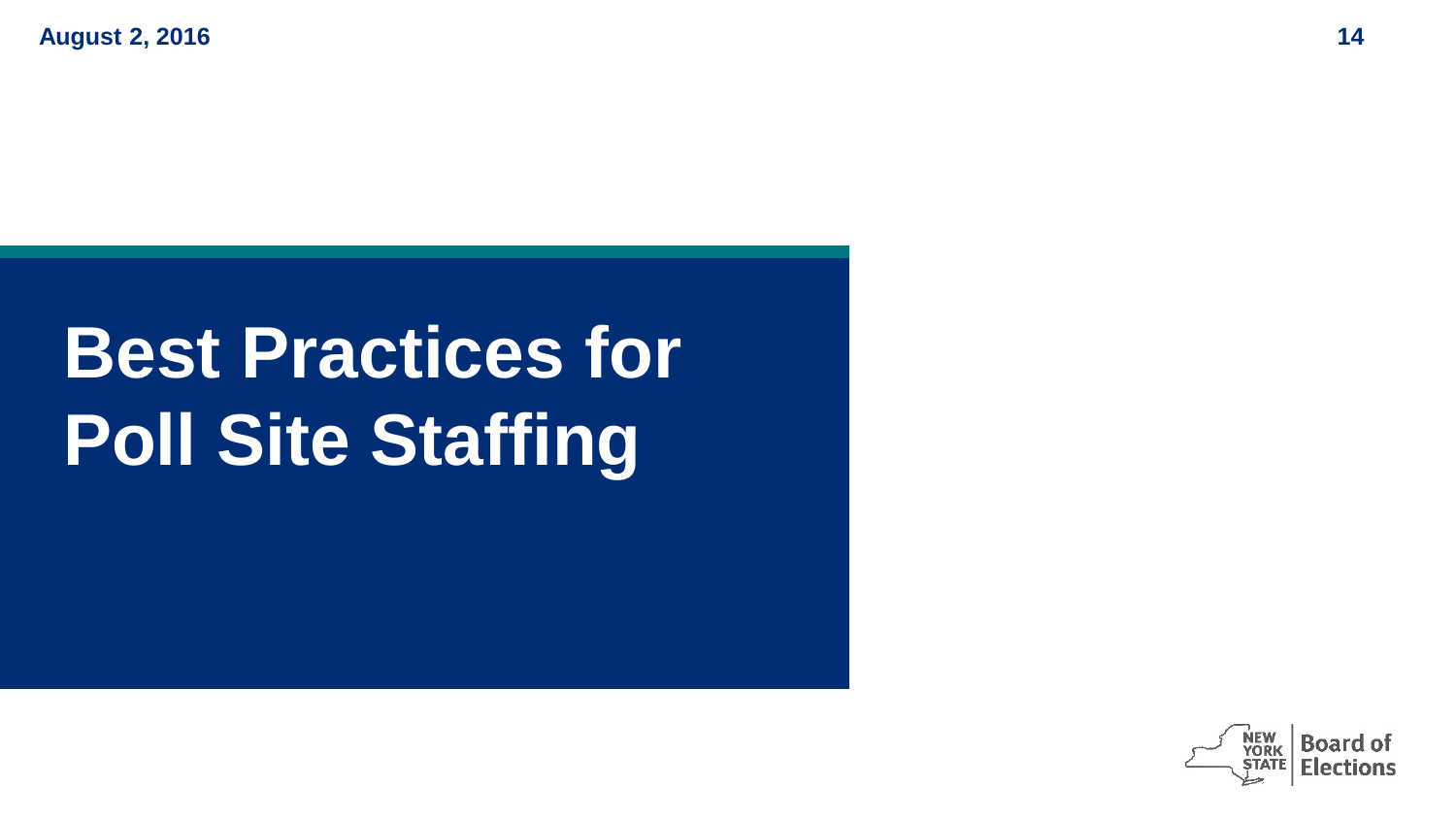#### **Best Practices for Poll Site Staffing**

- $\triangleright$  Poll worker recruitment should be widely pursued through diverse outreach efforts including civic or service organizations, Participation in Government classes in the State's high schools and in the school newspapers of community colleges and other similar outlets.
- Expanding the recruitment process will result in the acquisition of poll workers with a variety of new skills and perspectives, and will also help encourage a sense of civic duty.
- $\triangleright$  Have a ready supply of trained stand-by inspectors to fill vacancies from no-show workers.

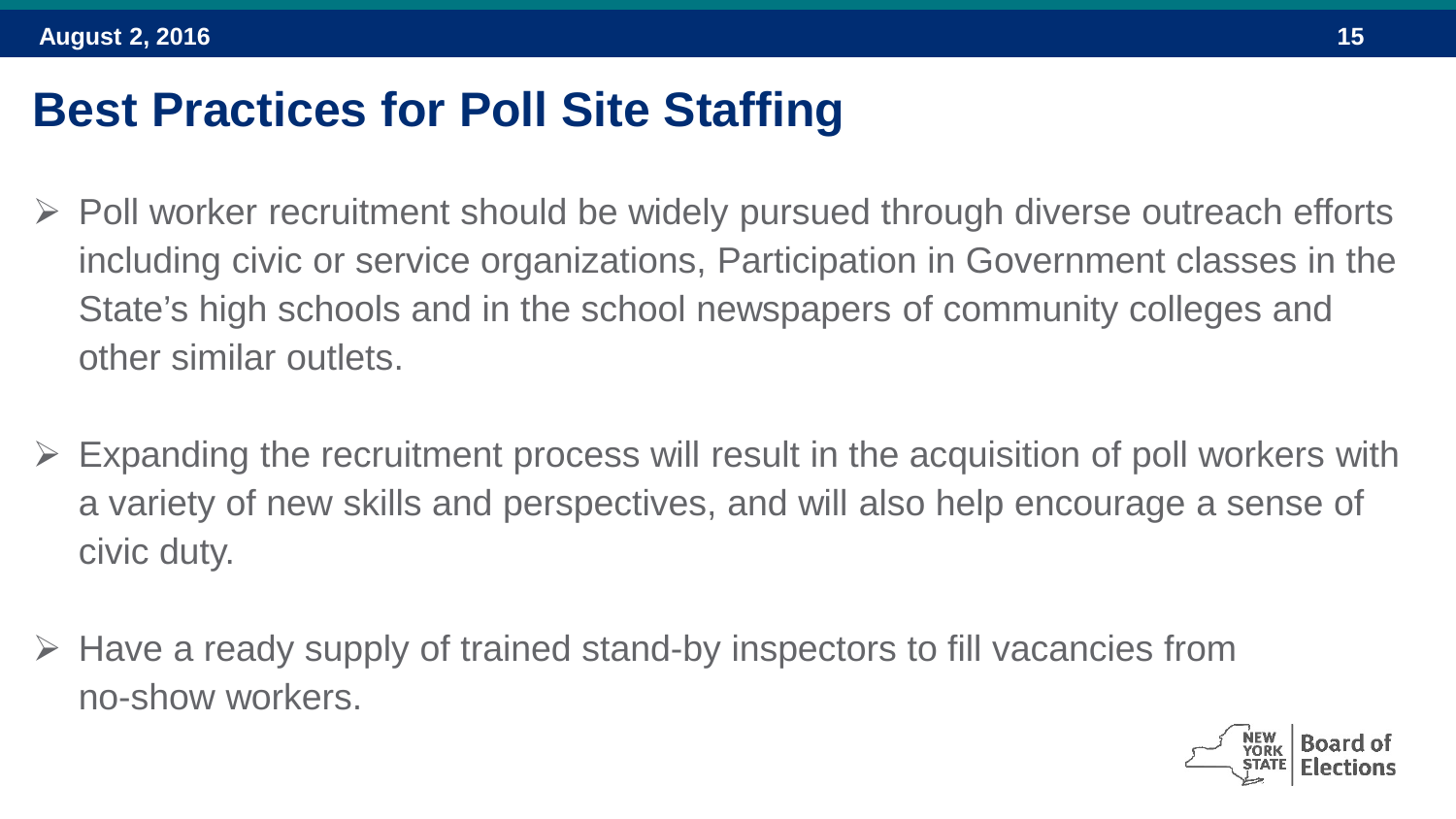#### **Best Practices for Poll Site Staffing**

 Boards should analyze the hourly primary and general election voter turn-out data the State Board has been recommending be collected from local, statewide and presidential election cycles.

 Doing so would allow Boards to determine how best to staff poll sites during peak periods, helping to eliminate lines and other delays and generally improve the delivery of all Election Day services to voters.

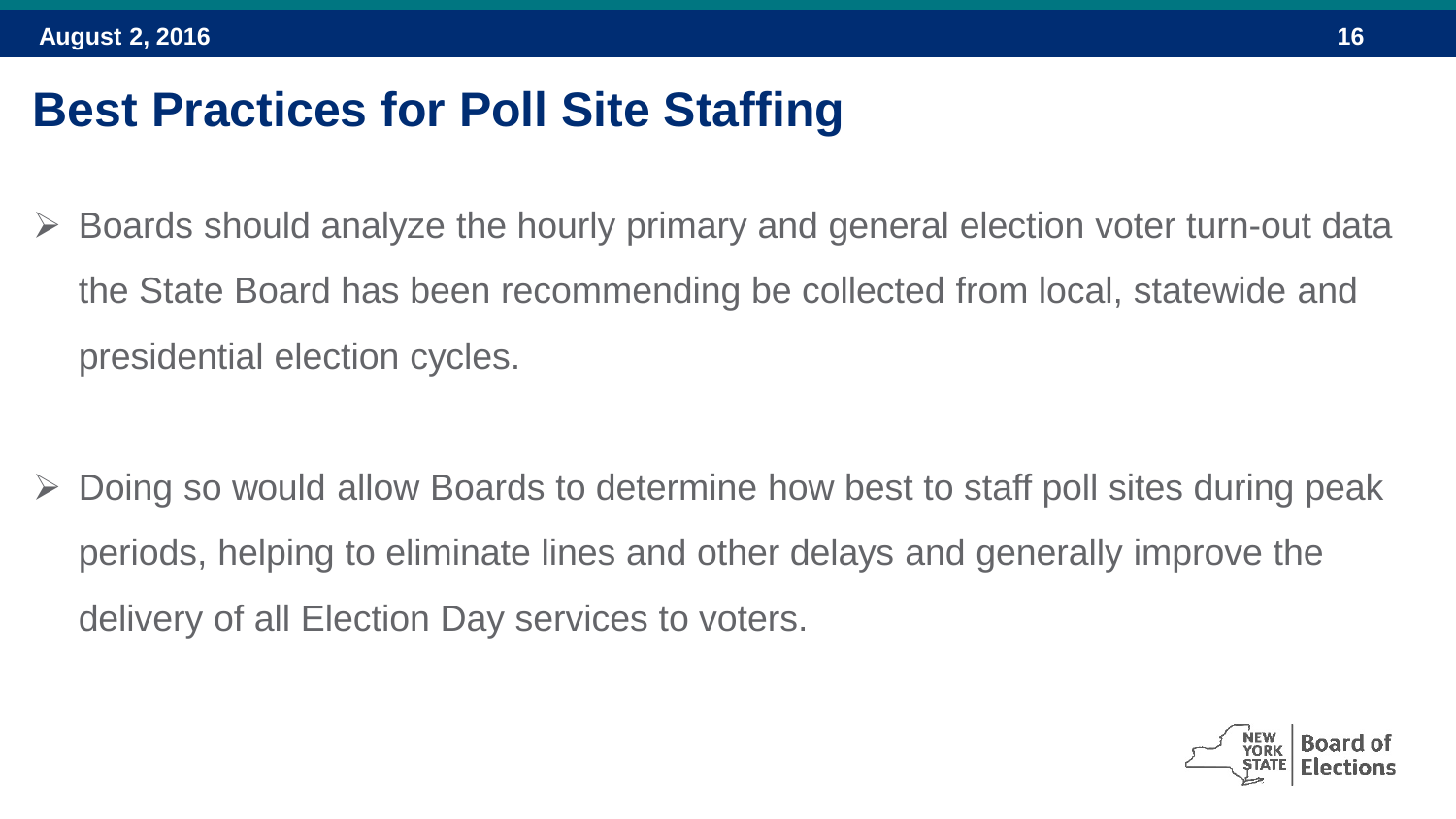#### **Best Practices for Poll Site Staffing**

 $\triangleright$  Effective poll worker training is essential. Boards should consider engaging the services of professional trainers with experience in training the adult learner.

 The State Board's training curriculum does lend itself to role-playing and hands-on training opportunities which should be included in any effective training session.

 Doing so will help ensure that all official election documents are properly completed and the highest degree of election services are delivered.

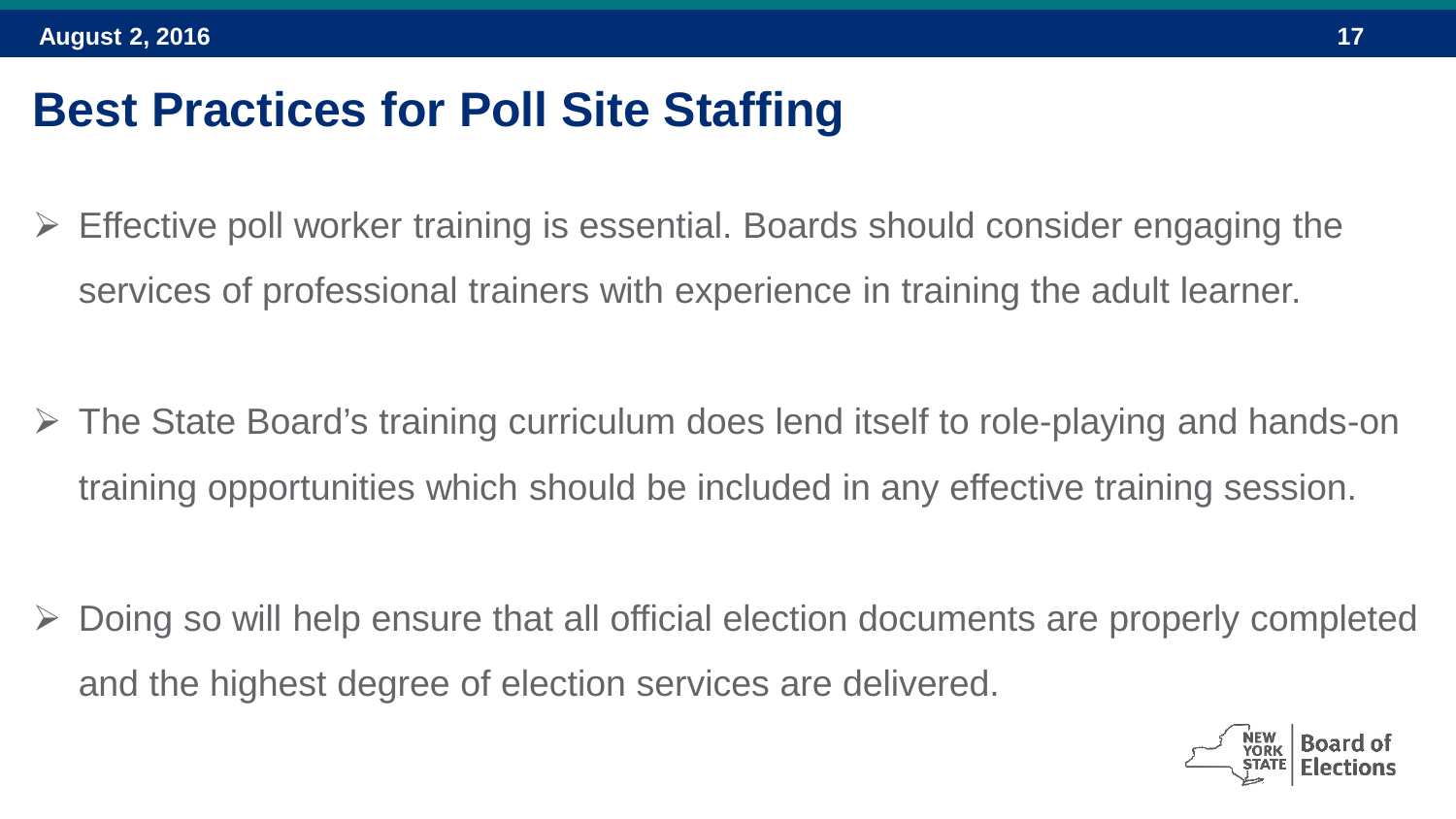## **Voter Outreach**

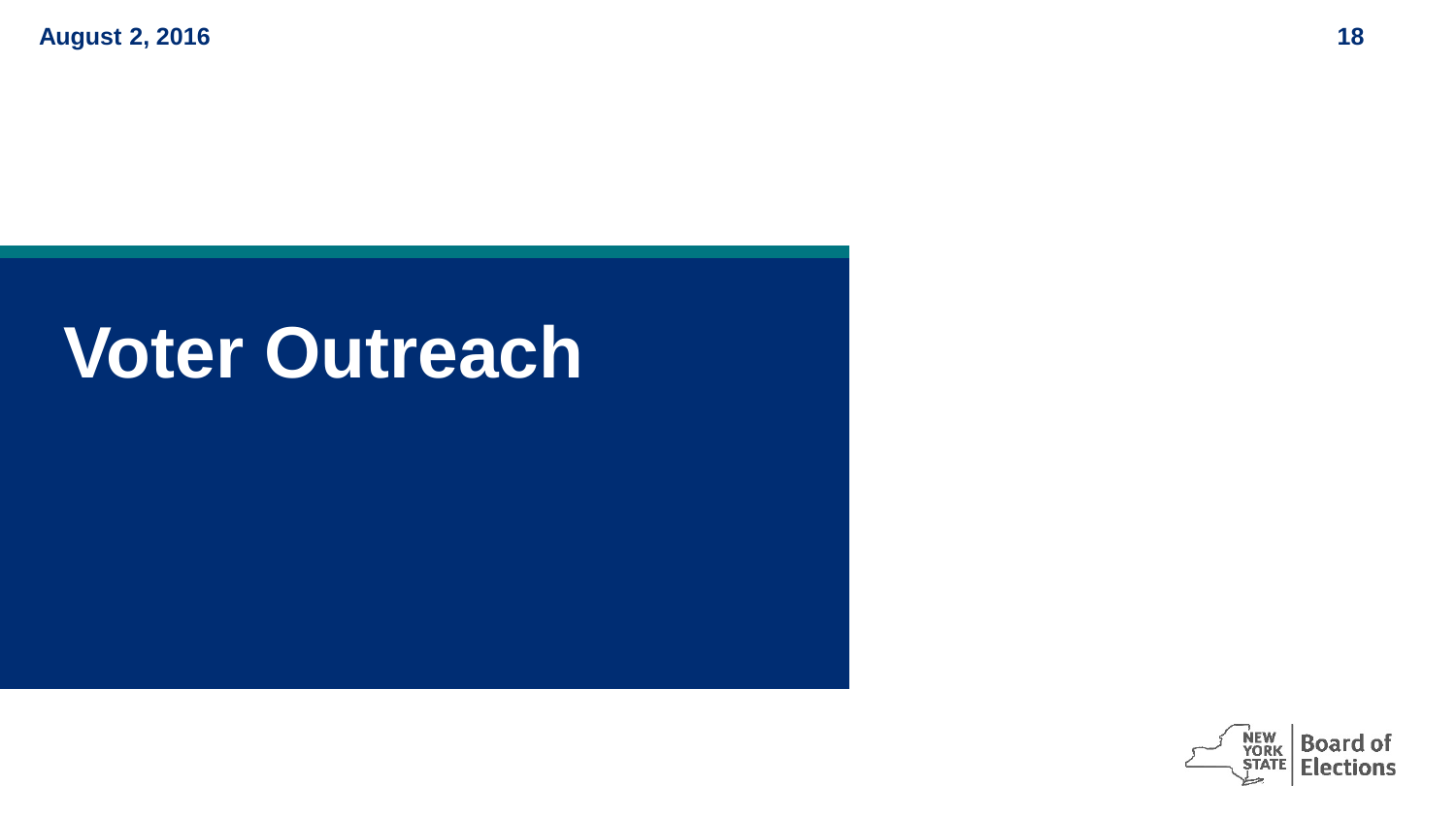#### **Voter Outreach**

 Consider posting sample ballots on the Internet prior to Election Day, so voters can become familiar with candidates, ballot questions, and the ballot layout in general. Also make available poll site information and other pertinent data in a manner that is accessible over a wide variety of technologies and devices.

 Be sure to provide the New York State Board of Elections with updated poll site information for its online lookup tool, especially any last minute changes.

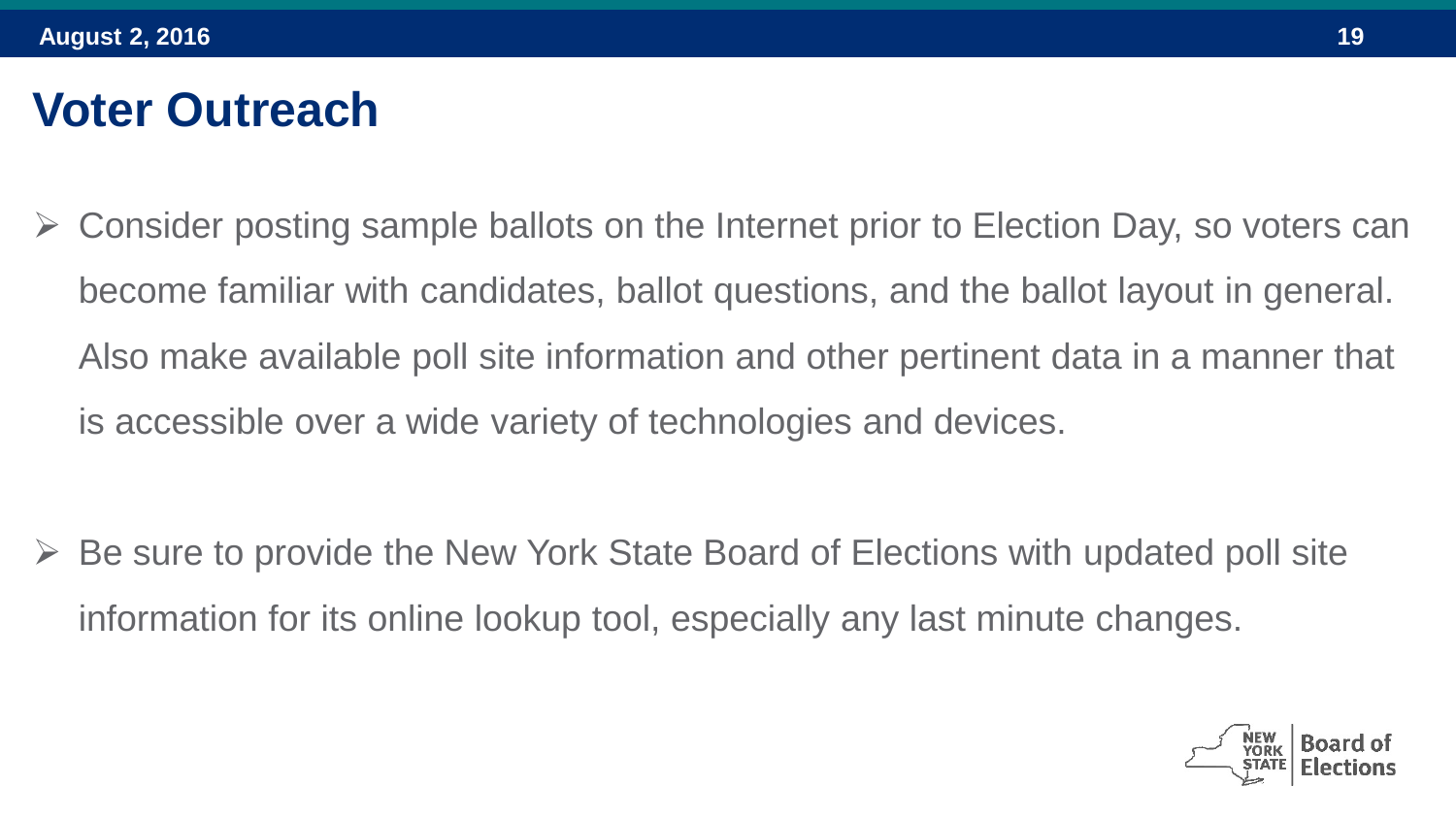# **Emergency Preparedness**

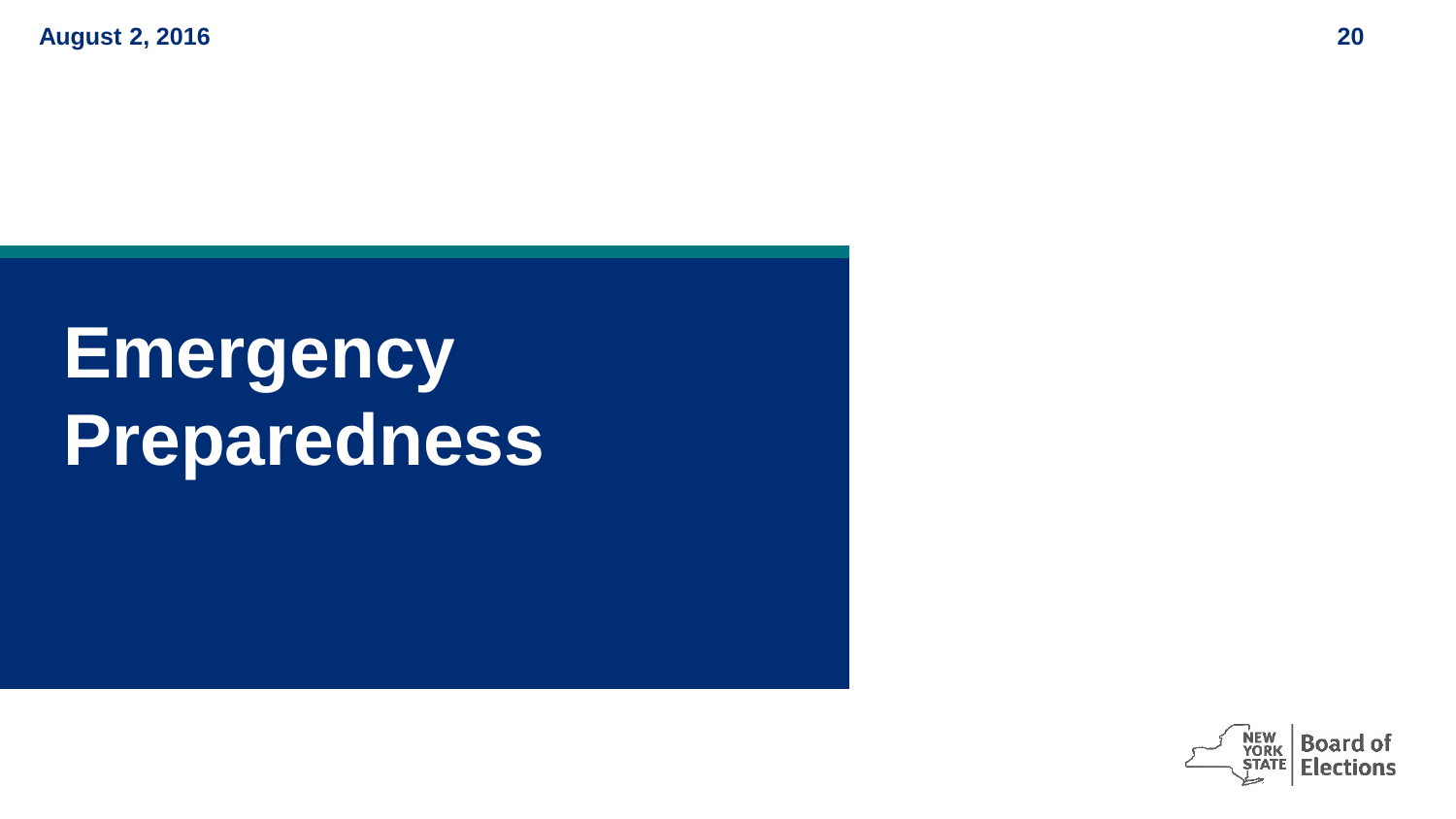#### **Emergency Preparedness**

- $\triangleright$  New York has had the misfortune to experience a number of events which have impacted the ability of its residents to participate in the electoral process. From terrorist attacks to extreme weather emergencies, steps should be taken to ensure affected voters maintain their ability to exercise their right to vote.
- Most boards have emergency plans in place, and are now better able to respond to the impact of a scenario that disrupts the election process. Please set a goal to have contingency plans completed or updated in time for the general election.